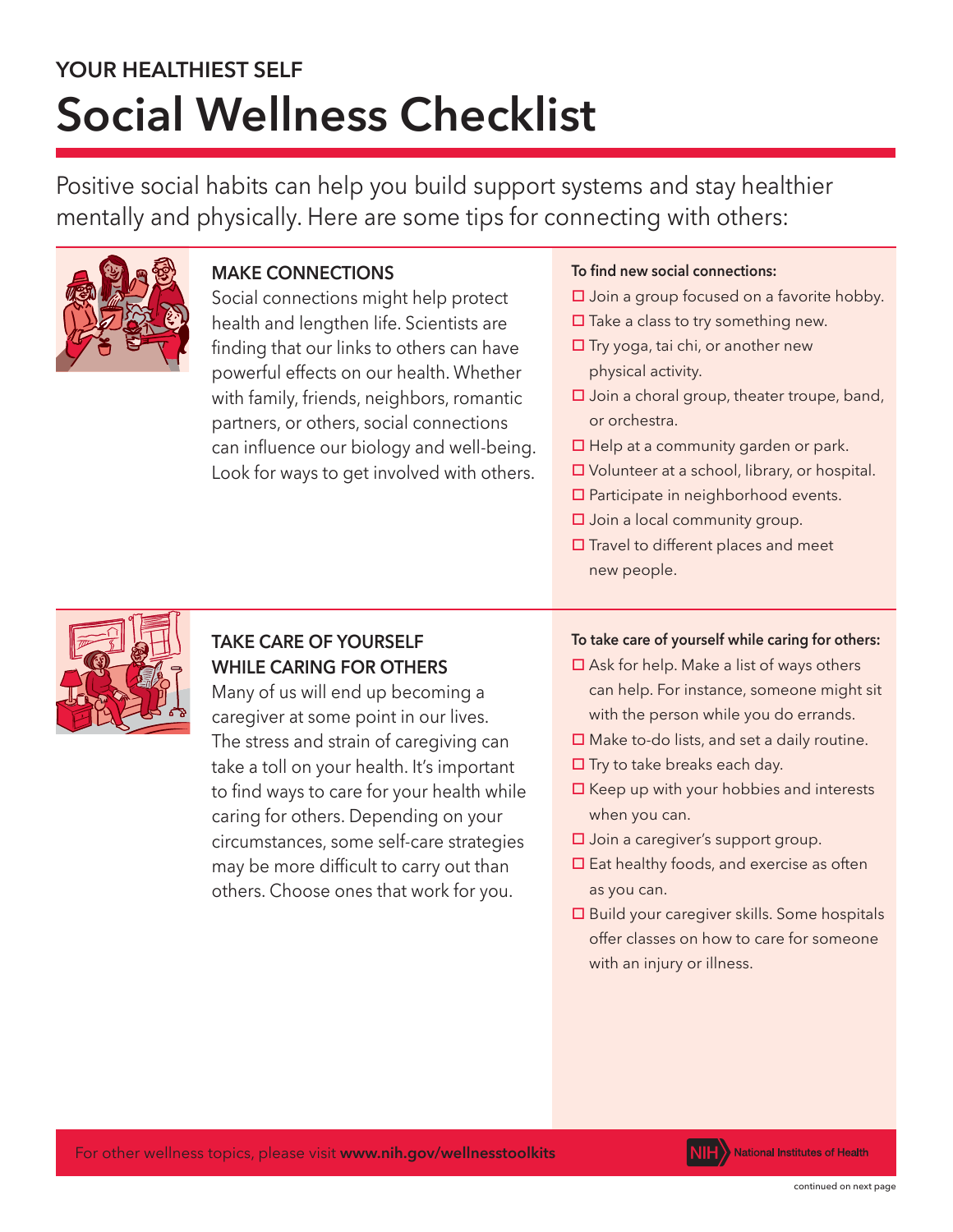



# **GET ACTIVE TOGETHER**

Where you live, work, or go to school can have a big impact on how much you move and even how much you weigh. Being active with others in your community can have a positive effect on your health habits and create opportunities to connect. You can help your community create ways to encourage more physical activity.

**SHAPE YOUR FAMILY'S HEALTH HABITS**

including friends, teachers, and the things they see when they sit in front of the TV or computer. If you're a parent, know that your everyday behavior plays a big part in shaping your child's behavior, too. With your help, kids can learn to develop healthy eating and physical activity habits

Many things can influence a child,

#### **To help make a more active community:**

- $\square$  Start a walking group with friends.
- $\square$  Drive the speed limit and yield to people who walk.
- $\Box$  Consider joining an exercise group.
- $\square$  Participate in local planning efforts to develop walking paths, sidewalks, and bike paths.
- $\square$  Join other parents to ask for more physical activity at school.
- $\square$  Try different activities!

#### **To help kids form healthy habits:**

- $\Box$  Be a role model. Choose healthy food and activities when together.
- $\Box$  Make healthy choices easy. Have nutritious food and sports gear readily available.
- $\square$  Focus on making healthy habits fun.
- $\square$  Limit screen time.
- $\square$  Check with caregivers or schools to be sure they offer healthy food and activities.
- $\square$  Change a little at a time.



## **BOND WITH YOUR KIDS**

that last throughout their lives.

Parents have an important job. Raising kids is both rewarding and challenging. Being sensitive, responsive, consistent, and available to your kids can help you build positive, healthy relationships with them. The strong emotional bonds that result help children learn how to manage their own feelings and behaviors and develop self-confidence. Children with strong connections to their caregivers are more likely to be able to cope with life's challenges.

#### **To build strong relationships with your kids:**

- □ Catch kids showing good behavior and offer specific praise.
- □ Give children meaningful jobs at home and positive recognition afterward.
- $\square$  Use kind words, tones, and gestures.
- $\square$  Spend some time every day in warm, positive, loving interaction with your kids.
- $\square$  Brainstorm solutions to problems together.
- $\square$  Set rules for yourself for mobile devices and other distractions.
- $\square$  Ask about your child's concerns, worries, goals, and ideas.
- $\square$  Participate in activities your child enjoys.